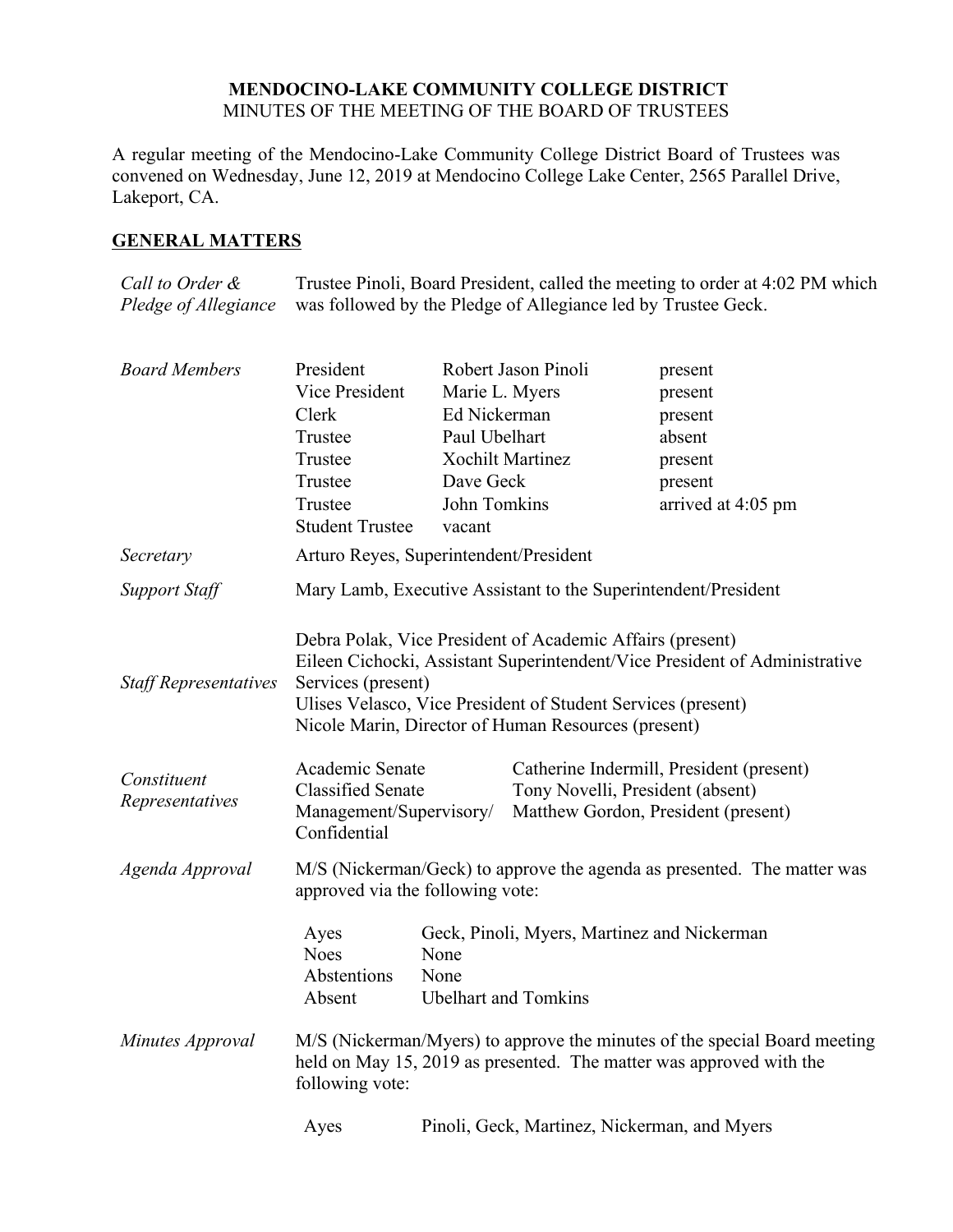| <b>Noes</b> | None                        |
|-------------|-----------------------------|
| Abstentions | None                        |
| Absent      | <b>Ubelhart and Tomkins</b> |

*Public Comments on Closed Session Items* There were no comments from members of the public at this time.

**CLOSED SESSION**

The Board adjourned to Closed Session at 4:04 PM with Board President Pinoli stating items 2.1, 2.2 2.3 and 2.4 will be discussed in closed session.

#### **OPEN SESSION**

*Report of Action Taken in Closed Session*

The Board returned to open session at 5:53PM with Board President Pinoli reporting no action taken in closed session.

*Public Comments* • There were no comments from members of the public.

## **RECOGNITION OF RETIREES**

The Board recognized Karen Christopherson on her upcoming retirement and her years of service to the college. Assistant Superintendent/Vice President Cichocki reiterated her many contributions to the college over the past 30 years.

#### **PRESIDENT AND ADMINISTRATION REPORT**

A written report was presented by Superintendent/President Reyes.

Superintendent/President Reyes added information that our equity coordinator is out for an extended period of time. With this in mind, the Director of Institutional Effectiveness, Research and Grants will be assuming those duties. Additionally, upon his return the equity position will be reporting directly to the Director of Institutional Effectiveness, Research and Grants who will be directing this important work.

Enrollments are looking to be close to what we anticipated for Spring. Summer and Fall enrollments are looking strong at this time. The Board requested that an update on enrollments be presented at the August meeting.

At the request of Trustee Geck, Judy Kanavle updated the board regarding the recent Fiesta held at the Lake Center.

Trustee Martinez asked about the success rate of the nursing students that take the NCLX exam and their success.

## **CONSENT AGENDA**

M/S (Tomkins/Nickerman) Board of Trustees does hereby approve the Consent Agenda as presented. The consent agenda was approved with the following vote: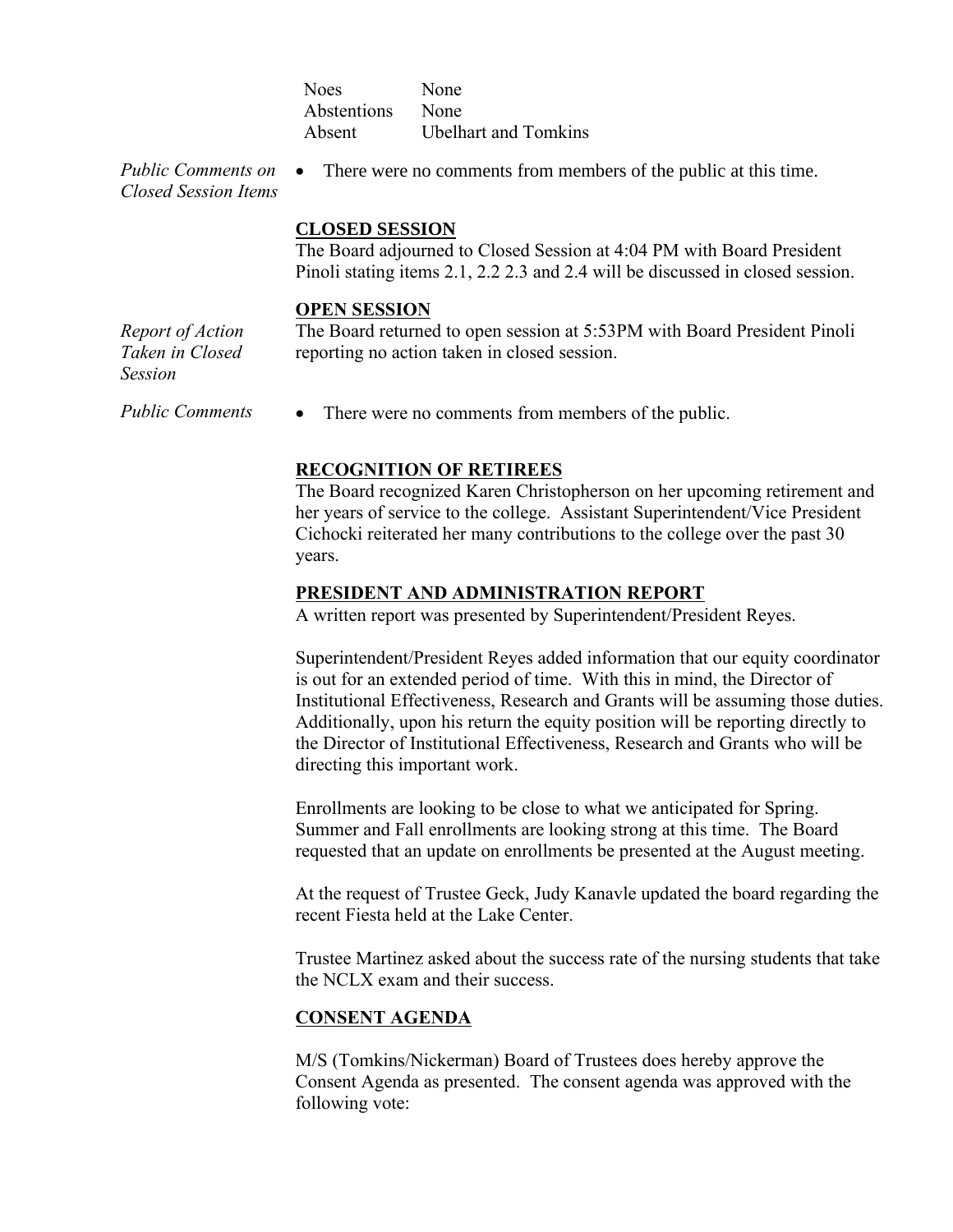Ayes Tomkins, Pinoli, Martinez, Nickerman, Geck and Myers Noes None Abstentions None Absent Ubelhart

Items with an asterisk \* were approved by one motion as the Consent Agenda.

\*RESOLVED, That the Mendocino-Lake Community College District Board

#### **Personnel**

*Consideration to* 

*approve the personnel list – Short-Term Non Continuing (STNC) Employees* of Trustees does hereby ratify the employment of the short-term noncontinuing (STNC) employees as submitted and presented at the meeting pending receipt of all necessary employment eligibility requirements. *Consideration to approve the personnel list – Part-Time Faculty* \*RESOLVED, That the Mendocino-Lake Community College District Board of Trustees does hereby approve the list of part-time faculty as submitted and presented at the meeting pending receipt of all necessary employment eligibility requirements. *Consideration to approve the list of Volunteers* \*RESOLVED, That the Mendocino-Lake Community College District Board of Trustees does hereby approve the list of volunteers as presented. *Consideration to approve the personnel list – Classified* \*RESOLVED, That the Mendocino-Lake Community College District Board of Trustees hereby employs Christina Orozco, Administrative Assistant I effective June 13, 2019; Ben Kohler, Telecommunications Technician, effective July 1, 2019; and Antonio Lombari, Maintenance Technician effective July 1, 2019 pending receipt of all necessary employment eligibility requirements. *Consideration to approve the personnel list – Full-Time Tenure Track Faculty* \*RESOLVED, That the Mendocino-Lake Community College District Board of Trustees hereby employs Valentina Velazquez-Zvierkova, full-time tenuretrack instructor in Spanish effective August 16, 2019 pending receipt of all necessary employment eligibility requirements. *Consideration to renew contracts – categorically-funded faculty* \*RESOLVED, That the Mendocino-Lake Community College District Board of Trustees hereby approves the categorically funded contracts for Sara Bogner, Director of Physical Therapist Assistant Program, Joseph Munoz, Director of Clinical Education and Apryl Guisasola, Equity Counselor all effective July 1, 2019 through June 30, 2020; and Lidia Sanchez, CAMP Counselor effective July 1, 2019 through October 31, 2019 as presented. *Classified Release During Probation* \*RESOLVED, That the Mendocino-Lake Community College District Board of Trustees hereby ratifies the release during probation of a Programmer/Analyst, Senior effective May 31, 2019 as presented.

### **Other Items**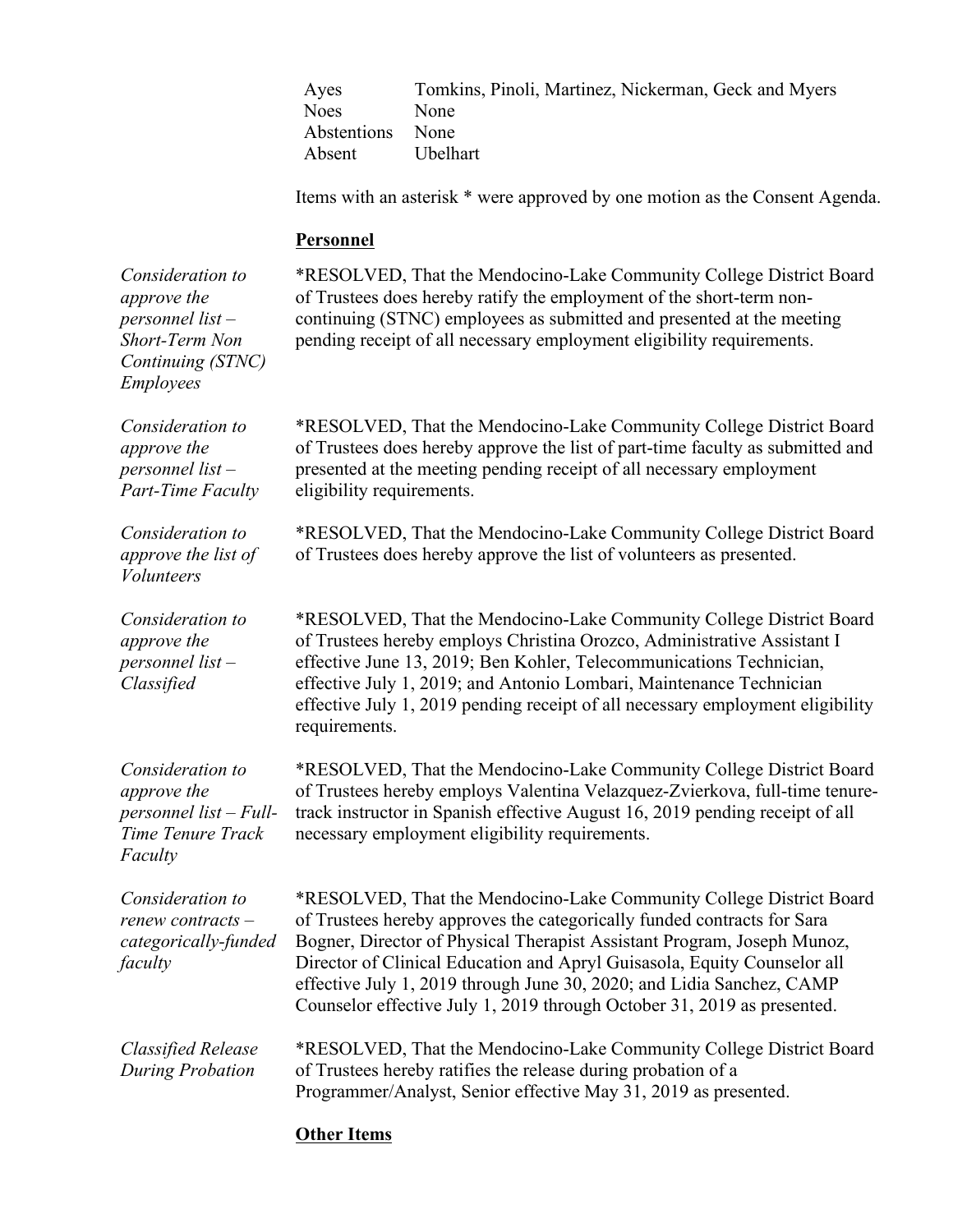| Fiscal Report as of<br>April 30, 2019                                                                                | *RESOLVED, That the Mendocino-Lake Community College District Board<br>of Trustees does hereby accept the fiscal report as of April 30, 2019 as<br>presented.                                                                                                                           |                                                                                                                                               |  |  |  |
|----------------------------------------------------------------------------------------------------------------------|-----------------------------------------------------------------------------------------------------------------------------------------------------------------------------------------------------------------------------------------------------------------------------------------|-----------------------------------------------------------------------------------------------------------------------------------------------|--|--|--|
| Donations                                                                                                            | presented.                                                                                                                                                                                                                                                                              | *RESOLVED, That the Mendocino-Lake Community College District Board<br>of Trustees does hereby accept the donated item from Bill Churchill as |  |  |  |
| Board of<br>Trustees/Foundation<br><b>Ad-Hoc Committee</b>                                                           | <b>INFORMATIONAL/ACTION ITEM</b>                                                                                                                                                                                                                                                        |                                                                                                                                               |  |  |  |
|                                                                                                                      | An update from the ad-hoc committee was presented by Trustee Geck.                                                                                                                                                                                                                      |                                                                                                                                               |  |  |  |
|                                                                                                                      | Trustee Geck updated the board regarding the joint May 2019 meeting with a<br>recap of the meeting.                                                                                                                                                                                     |                                                                                                                                               |  |  |  |
|                                                                                                                      | There was an agreement to hold a planning workshop with trustees and the<br>foundation directors in the Fall. Trustee Pinoli stated he will reach out to the<br>Foundation to work on a timeline to hold this workshop.                                                                 |                                                                                                                                               |  |  |  |
|                                                                                                                      | Trustee Geck also stated the ad-hoc committee has now been disbanded with<br>this being its final step in the process.                                                                                                                                                                  |                                                                                                                                               |  |  |  |
| <b>Board of Trustees</b><br><b>Student Housing Ad-</b><br>Hoc Committee                                              | An update from the ad-hoc committee was presented by Trustee Pinoli where<br>he stated the next meeting will be held in the near future.                                                                                                                                                |                                                                                                                                               |  |  |  |
| 2019/20 Tentative<br><b>Budgets</b>                                                                                  | <b>ACTION ITEMS</b><br>Assistant Superintendent/Vice President of Administrative Services Cichocki<br>presented the 2019/20 tentative budget information to the board.                                                                                                                  |                                                                                                                                               |  |  |  |
|                                                                                                                      | After reviewing the information presented and discussion, the board took the<br>following action:                                                                                                                                                                                       |                                                                                                                                               |  |  |  |
|                                                                                                                      | M/S (Geck/Myers) that the Mendocino-Lake Community College District<br>Board of Trustees does hereby adopt the proposed 2019/20 Tentative Budgets<br>as presented and shown on Attachments A-1 through I with the following vote:                                                       |                                                                                                                                               |  |  |  |
|                                                                                                                      | Ayes<br><b>Noes</b><br>Abstentions<br>Absent                                                                                                                                                                                                                                            | Tomkins, Myers, Pinoli, Geck, Martinez and Nickerman<br>None<br>None<br>Ubelhart                                                              |  |  |  |
| Award of Contract –<br>North State<br><b>Street/Hensley Creek</b><br>Road Intersection<br><b>Improvement Project</b> | After reviewing the information presented and discussion, the board took the<br>following action:                                                                                                                                                                                       |                                                                                                                                               |  |  |  |
|                                                                                                                      | M/S (Myers/Geck) that the Mendocino-Lake Community College District<br>Board of Trustees does hereby award the contract for the North State<br>Street/Hensley Creek Road Intersection Improvement Project to Mike Brown<br>Electric in the amount of \$235,600 with the following vote: |                                                                                                                                               |  |  |  |
|                                                                                                                      |                                                                                                                                                                                                                                                                                         |                                                                                                                                               |  |  |  |

Ayes Tomkins, Myers, Pinoli, Geck, Martinez and Nickerman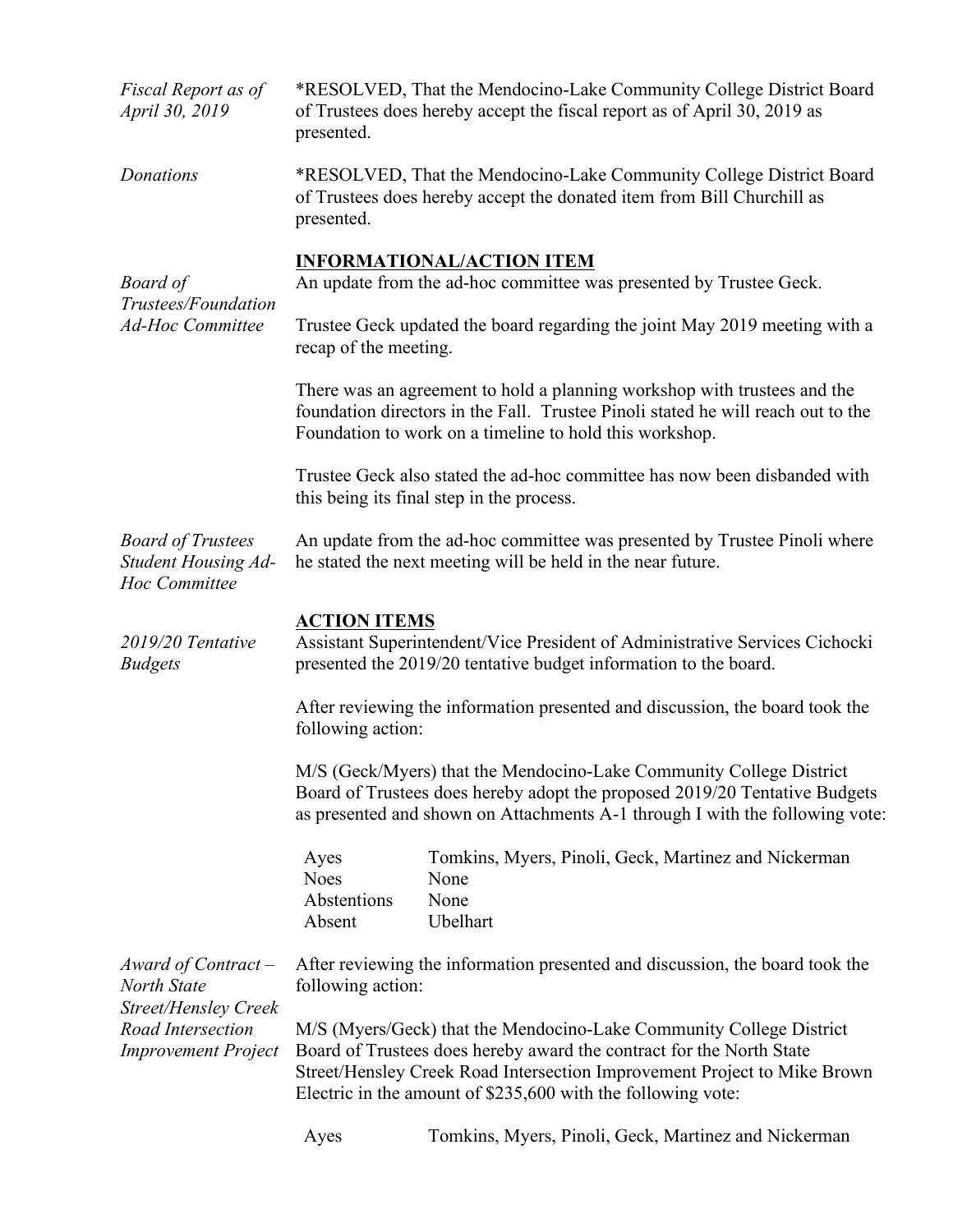|                                                                                          | <b>Noes</b><br>Abstentions<br>Absent                                                                                                                                                                                                                                                                                        | None<br>None<br>Ubelhart                                                         |  |  |
|------------------------------------------------------------------------------------------|-----------------------------------------------------------------------------------------------------------------------------------------------------------------------------------------------------------------------------------------------------------------------------------------------------------------------------|----------------------------------------------------------------------------------|--|--|
| District Order of<br>Priorities for Five-<br>Year Capital Outlay<br>Plan 2021-2025       | After reviewing the information presented and discussion, the board took the<br>following action:                                                                                                                                                                                                                           |                                                                                  |  |  |
|                                                                                          | M/S (Geck/Nickerman) that the Mendocino-Lake Community College District<br>Board of Trustees does hereby approve the District Order of Priorities for the<br>Five-Year Capital Outlay Plan, 2021-2025 as presented.                                                                                                         |                                                                                  |  |  |
|                                                                                          | Ayes<br><b>Noes</b><br>Abstentions<br>Absent                                                                                                                                                                                                                                                                                | Tomkins, Myers, Pinoli, Geck, Martinez and Nickerman<br>None<br>None<br>Ubelhart |  |  |
| <b>Rescind Resolution</b><br>02-19-01 Regarding<br>$Classified Layoffs -$                | After reviewing the information presented and discussion, the board took the<br>following action:                                                                                                                                                                                                                           |                                                                                  |  |  |
| Resolution 06-19-01                                                                      | M/S (Geck/Myers) that the Mendocino-Lake Community College District<br>Board of Trustees does hereby adopt resolution 06-19-01 and directs the<br>Superintendent/President to rescind the lay-off notices previously sent to those<br>individuals currently employed in the HEP and CAMP categorically-funded<br>positions. |                                                                                  |  |  |
|                                                                                          | Ayes<br><b>Noes</b><br>Abstentions<br>Absent                                                                                                                                                                                                                                                                                | Tomkins, Myers, Pinoli, Geck, Martinez and Nickerman<br>None<br>None<br>Ubelhart |  |  |
| <b>Board Policy</b><br>Additions and                                                     | After reviewing the information presented, the board took the following action:                                                                                                                                                                                                                                             |                                                                                  |  |  |
| Revisions - Second<br>Reading                                                            | M/S (Myers/Geck) that the Mendocino-Lake Community College District<br>Board of Trustees does hereby adopt the additions and/or revisions to Board<br>Policy 1200 and Board Policy 3430 as presented with the following vote:                                                                                               |                                                                                  |  |  |
|                                                                                          | Ayes<br><b>Noes</b><br>Abstentions<br>Absent                                                                                                                                                                                                                                                                                | Tomkins, Myers, Pinoli, Martinez Geck, and Nickerman<br>None<br>None<br>Ubelhart |  |  |
| $Big$ Picture $-$<br><b>Student Success and</b><br><b>Staff Diversity</b><br>Information | Director of Institutional Effectiveness, Research and Grants presented the<br>board with information regarding student success and the diversity of our staff<br>versus the diversity of our student population, our state and the nation.                                                                                  |                                                                                  |  |  |

# **INFORMATIONAL REPORTS**